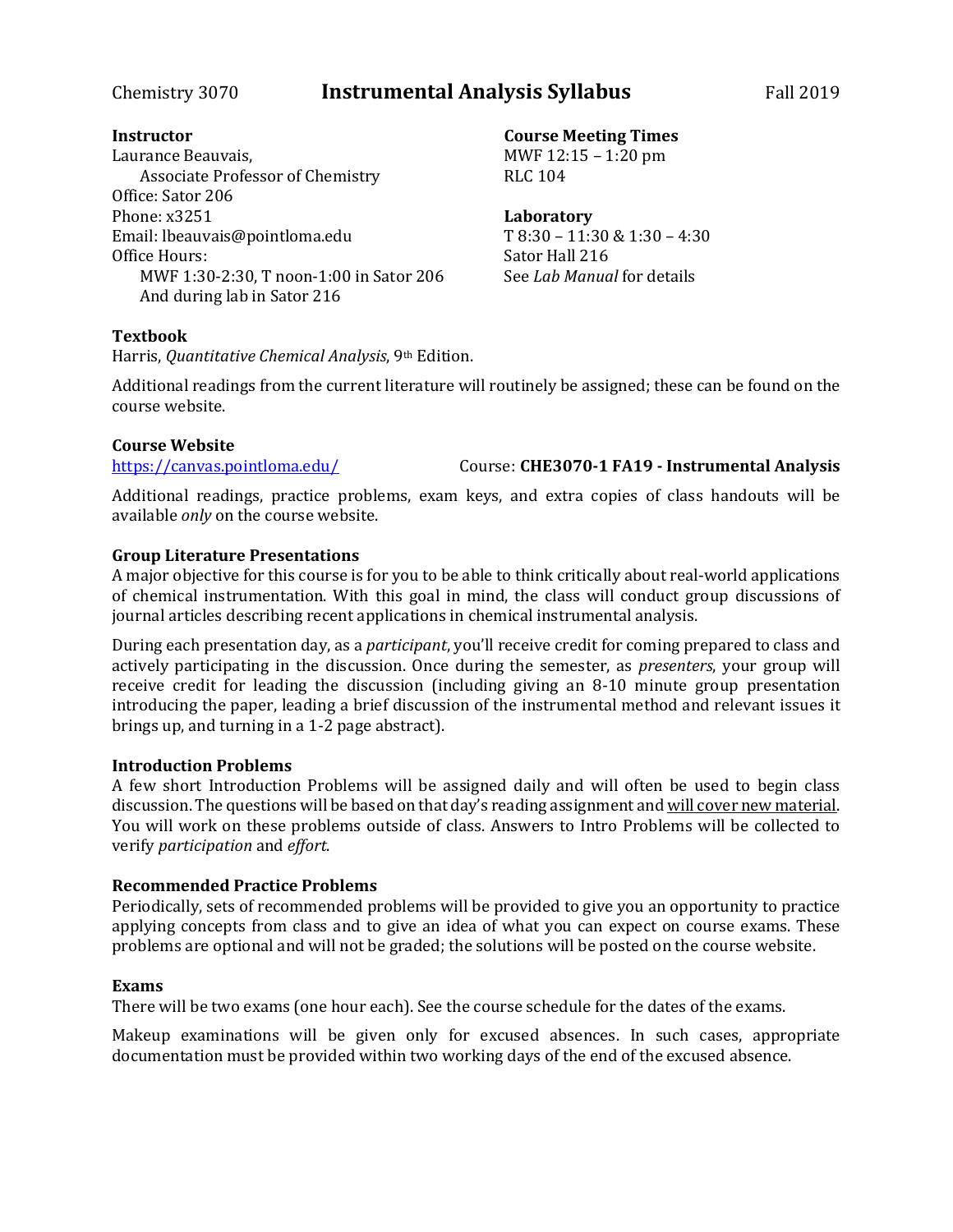## **Laboratory**

Carefully-selected laboratory exercises will give you an opportunity to apply both theoretical and technical aspects of chemical instrumental analysis. Patience, critical thinking, and intellectual independence will serve you well in this laboratory!

# **Attendance**

Regular attendance is crucial to success in Chem 3070. Students who miss class for any reason are responsible for anything covered in that class (including announcements). Students who miss 20% of the total class meetings (4 meetings) may be dropped from the course. See [Academic Policies](http://catalog.pointloma.edu/content.php?catoid=18&navoid=1278) in the Undergraduate Academic Catalog.

# **Grades**

| Your final grade will be determined as follows: | <b>Group Literature Presentations</b> | 20%         |
|-------------------------------------------------|---------------------------------------|-------------|
|                                                 | Intro Problems                        | 10%         |
|                                                 | Laboratory                            | 30%         |
|                                                 | Exams $(2)$                           | 40%         |
|                                                 | <b>Total</b>                          | <b>100%</b> |

# **Academic Integrity**

All students enrolled in this course are expected to adhere to the highest standards of academic integrity. If you are uncertain of the legitimacy of a particular action, you should contact the course instructor and request clarification.

- Collaboration with other students on the experiment, data collection, and data analysis for laboratory reports is encouraged, but the report should be your own.
- Use of any unauthorized aids, or aiding other students on exams is prohibited.
- Improper use of sources on lab reports and/or group literature abstracts is both illegal and unethical, and is grounds for a failing grade. (Note that it is possible to commit plagiarism even while citing the source. For clarification, see the instructor.)
- Assignments and exams from this course may not be committed to dorm repositories or otherwise be used to help future students.

A faculty member who believes a situation involving academic dishonesty has been detected may assign a failing grade for that assignment or examination, or, depending on the seriousness of the offense, for the course. Faculty should follow and students may appeal using the procedure in the university Catalog. See [Academic Policies](http://catalog.pointloma.edu/content.php?catoid=18&navoid=1278) for definitions of kinds of academic dishonesty and for further policy information.

# **Academic Accommodations**

If you have a diagnosed disability, please contact PLNU's Disability Resource Center (DRC) within the first two weeks of class to demonstrate need and to register for accommodation by phone at 619- 849-2486 or by e-mail at **DRC@pointloma.edu**. See **[Disability Resource Center](http://www.pointloma.edu/experience/offices/administrative-offices/academic-advising-office/disability-resource-center)** for additional information.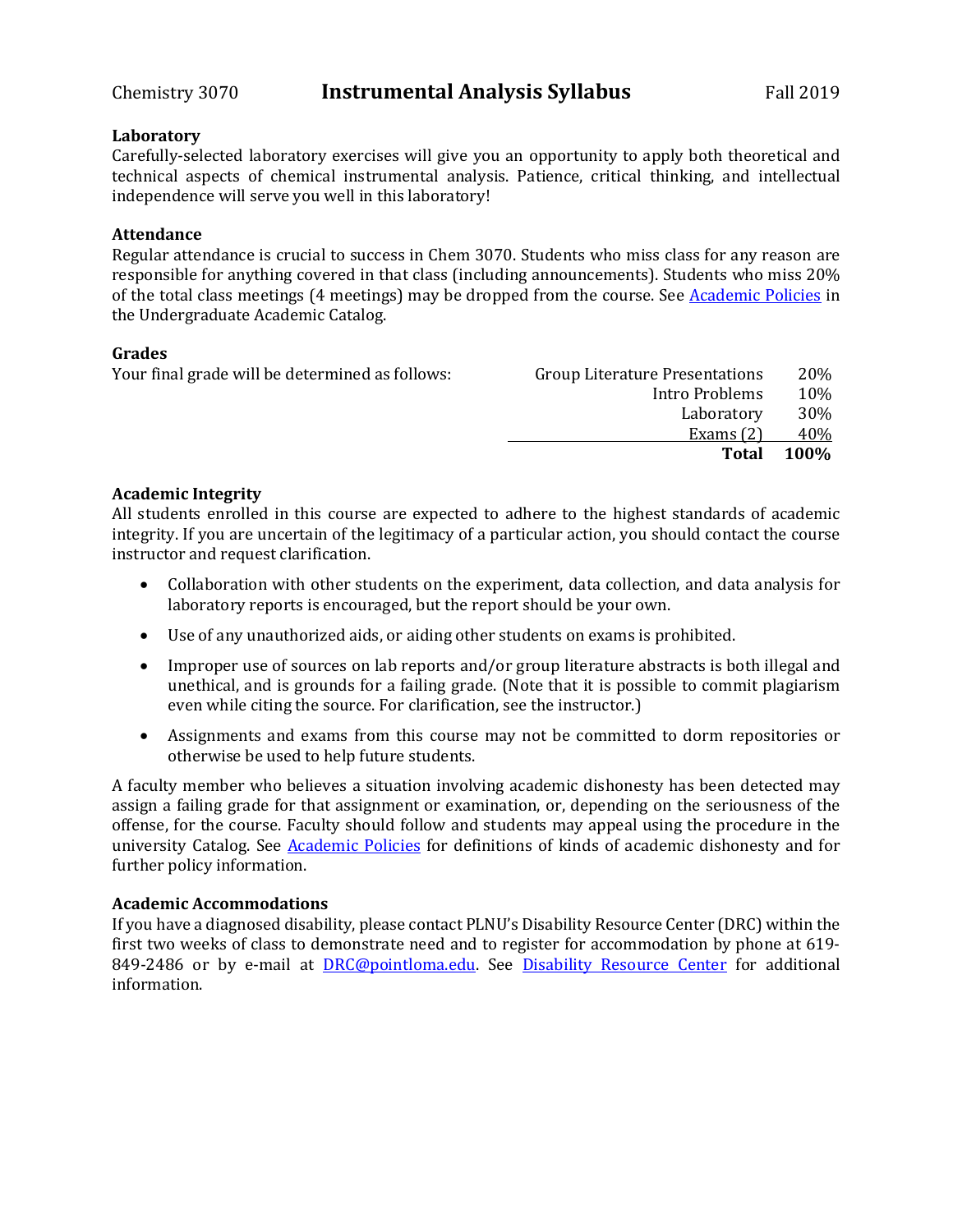| <b>CHE3070 Goals</b>                                                         | CHE3070 Outcomes                                                                                                                                                                                                                                                                                                                                                                                                                                                                                                                                                                                                                                                                                                                             |
|------------------------------------------------------------------------------|----------------------------------------------------------------------------------------------------------------------------------------------------------------------------------------------------------------------------------------------------------------------------------------------------------------------------------------------------------------------------------------------------------------------------------------------------------------------------------------------------------------------------------------------------------------------------------------------------------------------------------------------------------------------------------------------------------------------------------------------|
| Students will:                                                               | Students will be able to:                                                                                                                                                                                                                                                                                                                                                                                                                                                                                                                                                                                                                                                                                                                    |
| 1. learn how to select<br>an appropriate<br>instrumental<br>method           | a. identify strengths and limitations of instrumental methods (including<br>UV-Vis absorption spectroscopy, atomic absorption and emission<br>spectroscopy, IR spectroscopy, atomic and molecular mass<br>spectrometry, and gas- and liquid-chromatography)<br>b. compare instrumental methods with respect to precision, detection<br>limit, linear range and selectivity<br>c. employ standards in instrumental analyses, including internal and<br>external standards, and the method of standard addition                                                                                                                                                                                                                                |
| 2. understand the<br>relationship<br>between signal and<br>noise             | a. identify sources of noise (both general and method-specific) and<br>strategies for reducing each type<br>b. calculate the signal-to-noise ratio for a particular data set<br>c. calculate the number of scans required to improve signal-to-noise ratio<br>by a specified amount                                                                                                                                                                                                                                                                                                                                                                                                                                                          |
| 3. understand the<br>theory behind<br>chemical<br>instruments                | a. draw a diagram to represent the energy changes during various types<br>of spectroscopy<br>b. convert between wavelength, frequency, wavenumbers, and energy of<br>electromagnetic radiation<br>c. describe the chemical phenomenon responsible for a particular signal<br>d. convert between absorbance and % transmittance<br>e. determine the concentration of an unknown sample using Beer's Law<br>f. describe sources of deviation from Beer's Law and strategies for<br>preventing or correcting the deviation<br>g. using UV-vis, IR, and/or mass spectral data, predict the structure of an<br>unknown molecule<br>h. using experimental data, determine the column efficiency and<br>resolution for a chromatographic separation |
| 4. learn the<br>components of<br>chemical<br>instruments                     | a. identify the major components in several types of chemical<br>instrumentation and explain how they work<br>b. draw a block diagram for a particular instrument or configuration<br>c. justify the choice of a particular component, configuration, or<br>experimental condition in an instrumental method                                                                                                                                                                                                                                                                                                                                                                                                                                 |
| 5. apply knowledge of<br>instrumental<br>analysis to real-<br>world problems | a. perform UV-vis, ICP-OES, and IR spectroscopy; and gas- and liquid-<br>chromatography and analyze the resulting data<br>b. present an article from the recent chemical literature highlighting the<br>instrumental method used, and write a brief abstract summarizing the<br>key points from the article you presented<br>c. write a concise and clear report describing the background,<br>experimental procedure, results, data analysis, and conclusions of an<br>instrumental analysis                                                                                                                                                                                                                                                |

**Program Learning Outcomes:** CHEM PLO 2 (HPLC) and ENVS PLO 3 (HPLC, ICP, IR, UV-vis) will be assessed directly by faculty laboratory instructors' observation of students' use of instruments.